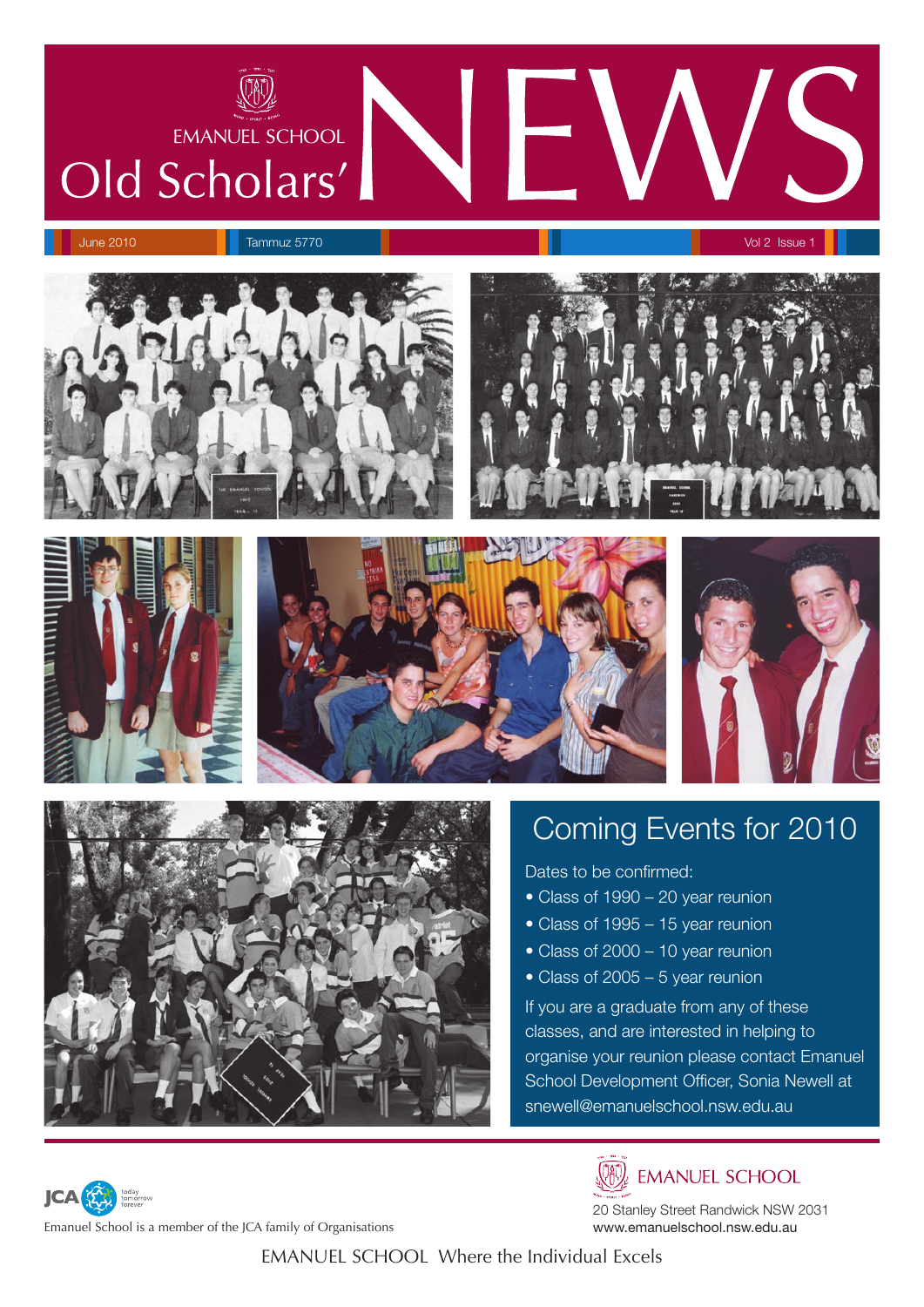# Message from the Principal

#### It gives me great pleasure to introduce myself as the new Principal of Emanuel School, your 'alma mater'.

Each of you will have had different experiences during your years at Emanuel School, when you engaged in the many opportunities available and interacted with other students and teachers

Sometimes it's only after you leave school that you put the whole experience into perspective.

Emanuel has grown and developed in its 27 years of existence into a mature school that has the confidence of the community. I am very proud to be its Principal and will strive to continue

its traditions and mission to provide a wonderful educational experience for our children and young adults. To me important aspects of a school are the personal and individual growth in 'Mind, Spirit, Being' (Emanuel's motto), the joy of learning new things, the understanding that learning continues throughout life and the collaboration in working with others towards the greater good.

I hope that you remember your school days positively, as a great time in your lives, and that you stay in touch with us as you continue your life journey. I would like to extend a warm invitation to each of you to come back to Emanuel School to view some of the new facilities and changes while you catch up with some of your former teachers.





**Best wishes Anne Hastings** 

## **Update from the Board**

We are delighted that all members of the Board who stood for election, have been appointed to the new Board,

which comprises Jonathan Sesel as Chairman, David Nathan as President, Anthony Holman as Vice-President, Anthony Kahn as Treasurer, Debbie Rutstein as Secretary, Shira Sebban, Anita Kornmehl, Shimon Parker and Rodney Brender.

We have extracted some highlights of the President's Report delivered at the AGM:-

"The School has continued to go from strength to strength with enrolments at near capacity comprising 760 students from Preschool to Year 12.

The School's substantial building program has focused on bringing the facilities to a level that will make the learning environment an optimal one for students and teachers alike. In particular I would like to specifically acknowledge the contribution of Aron Kleinlehrer who has been a longstanding supporter of our school. His generosity coupled with the Federal Government's stimulus packages is enabling us to complete our newest and most ambitious building project for some time."

Our Principal Anne Hastings has been honoured by being invited to Chair the NSW Board of Studies K-10 Mathematics Board Curriculum Committee, which will not only advise the NSW Minister of Education on the Australian Curriculum in Mathematics but will also ensure Emanuel School is best positioned to support our students in achieving excellence in Mathematics. When the final Australian Curriculum is received from ACARA (Australian Curriculum Assessment and Reporting Authority) towards the end of the year, this committee will also advise the NSW Board of Studies on its implementation.

Five staff members from the Kornmehl Centre Fmanuel Preschool joined 380 participants from 21 countries around the world in April at an important conference in Italy, reflecting our ongoing commitment to the Reggio Emilia philosophies. The Kornmehl team will be implementing a number of new teaching concepts to ensure we remain at the forefront of education. The Board acknowledges the generosity of long-time benefactor Paul Kornmehl for funding this trip.

This year has seen tremendous progress on our journey to improve our facilities. Recently completed projects and those soon to be completed include:

- Significant expansion and refurbishment of the Wolanski Family Learning Centre (completed)
- Rebuilding of the Northern (Peace Park) boundary wall (completed)
- Landscaping at the Kornmehl Pre-school (completed)
- Refurbishment of the Staff Work Area (completed)
- Pergola over the landscaped area near the Avoca Street gate (to be completed in the July school holidays)
- . New four storey Science and Primary Library Building. Our most significant project is progressing well and is expected to be open on schedule for the start of the 2011 school year.
- Permanent Avoca Street wall replacement. We are still waiting for Council Approval, but assuming this is approved as planned, we expect to have this project completed during the December school holidays.

David Nathan. President

Jonathan Sesel. Chairman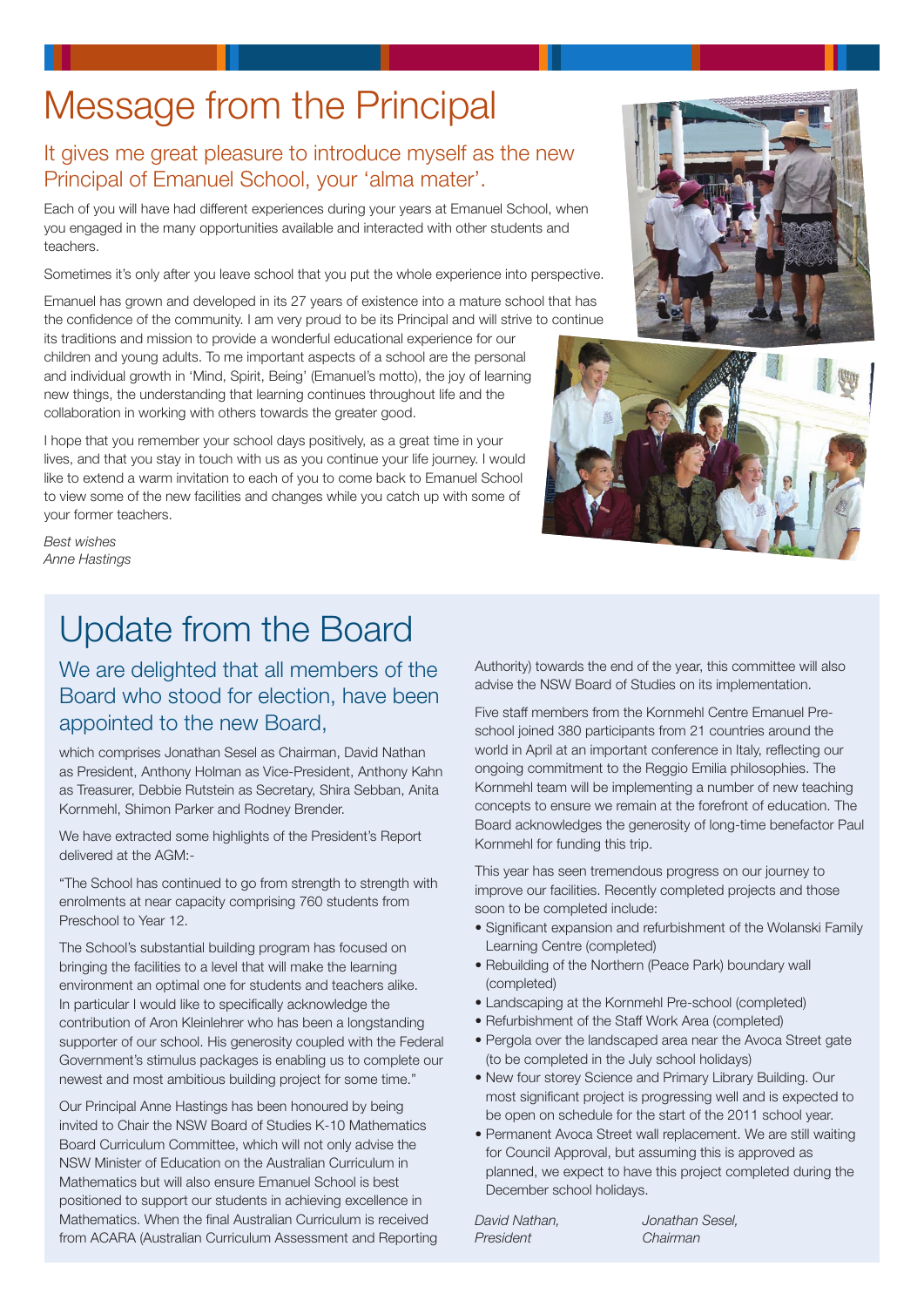# What are some of our Old Scholars doing now?

## Yotam Weiner  $(°98)$

Yotam has joined the Staff of Emanuel School as a Jewish Studies teacher.



- What did you do on leaving school? After I left school I travelled to Israel with Habonim Dror for a year, then started a BA at UNSW majoring in Philosophy and Sociology. After two years I transferred to Latrobe University (in Melbourne) and finished my degree there. I then completed my Dip Ed in Primary Teaching at Monash University and worked for two years at Narre Warren South P-12 College. I then travelled to London where I worked for two years teaching primary level classes at various schools. Upon my return to Sydney, I worked in the Turkish Muslim School, Sule College for one year, where I was a Primary teacher and I also helped with ESL and remedial English. Now I am at Emanuel School!
- What did vou do while overseas beside work? During my two year stay in London, I travelled in Europe. The highlight of my travels was a visit to the Berlin Jewish Museum. I have been back to Europe a number of times since.
- **•** Are you still in touch with your group of *friends from school?* Yes - Eve Guerry, Irena Bass (nee Flashsterstein), Miriam Raphael.
- What are your hobbies/interests? Kite surfing, exercise and Bondi Beach.
- Where do you want to be in ten years' time? Working as a teacher in Sydney, still enjoying Bondi Beach!
- What is your fondest memory of your time at school?

**Discussing** (arguing!) controversial topics in HSIE classes.



Yotam at Emanuel in *1997 (above), and now in 2010 (right).*

### Miriam Raphael ('98)

- What did you do after leaving school? I studied Journalism at UTS and did a year at the Hebrew University in Jerusalem. After six months I decided to work as an intern at JPost Radio, part of the Jerusalem Post, one of the original Internet radio stations.
- Did you follow your field of study at the *Ìi¶*

Yes - straight into a job as a producer at SBS radio for two years...

- Have you done any overseas travel? In 2003 I successfully applied for a job as an author for Lonely Planet. This turned into three years of full time travel. I updated the Turkey, Greece and Israel guidebooks and a pile of regional Australia books. I lived in London for six months and travelled extensively throughout the Middle East including Syria and Iran. I just updated the Israel and Palestinian Territories guide for the second time in May last year.
- Are you still in touch with your group of friends from school? Not so much... mainly through Facebook! I lived with Sarah Pike a few years ago in Sydney, and caught up with Aviva Reed in Tasmania last year. I have seen Yotam Weiner a lot recently as he is friends with my fiancee, Marcel Zimet. They were all invited to our wedding in Alice Springs last month, so that was a good catch up. Funnily enough, Marcel's cousin (and best friend) is married to Danielle Warren, who was in the year above me, so I get to see her a lot!
- What is your current occupation? I have been working as a journalist at the Centralian Advocate, the local paper in Alice Springs since we moved here in July last year, but I'm about to become a spin doctor for the Northern Territory Department of Health. Think CJ from the West Wing....
- What made you move to the NT? I haven't lived in Sydney since 2006 when I moved down to Melbourne for a permanent job with Lonely Planet. Melbourne is definitely "home" now, though I am enjoying the NT! Marcel is



a pediatrician and he got a job in Alice Springs because he was keen to work in Indigenous health and I was keen for an adventure.

- How did you meet Marcel and will  $a$  Rabbi marry you? Is it easy being *<i>Jewish in Alice Springs?* Marcel and I met in Israel at the Hebrew University! We were the only two Australian students. We later shared a house in Melbourne (I lived there briefly in 2003) but remained friends until 2007 when I was living in Melbourne again. Rabbi Gersh Zylberman from Temple Beth Israel in Melbourne is coming to Alice for the wedding. We actually have a handful of Jewish friends living here and had a fantastic Channukah party in December!
- Where do you want to be in ten years' *Ìi¶*

Not in the suburbs.

- Do you have any ideas on where you might like to be? Really I have no idea.
- What is your fondest memory of your *ime at school and why?* Everything. I loved my time at Emanuel. My fondest memory is probably hanging out with "the boys", Andrew and Andrew and David and David, driving around in Dolnikov's car, reading Isaac Bashevis Singer, listening to Will Oldham and generally being a pretentious 17-year-old. I also loved geography class - I was the only student! The other day I remembered that Greg Segal and I promised that if we weren't married by 40, we would marry each other. That made me laugh.

*Miriam at Emanuel in 1998 (above left), and at her wedding in 2010 (above right).*

### Check out the Emanuel School Randwick Alumni Facebook page